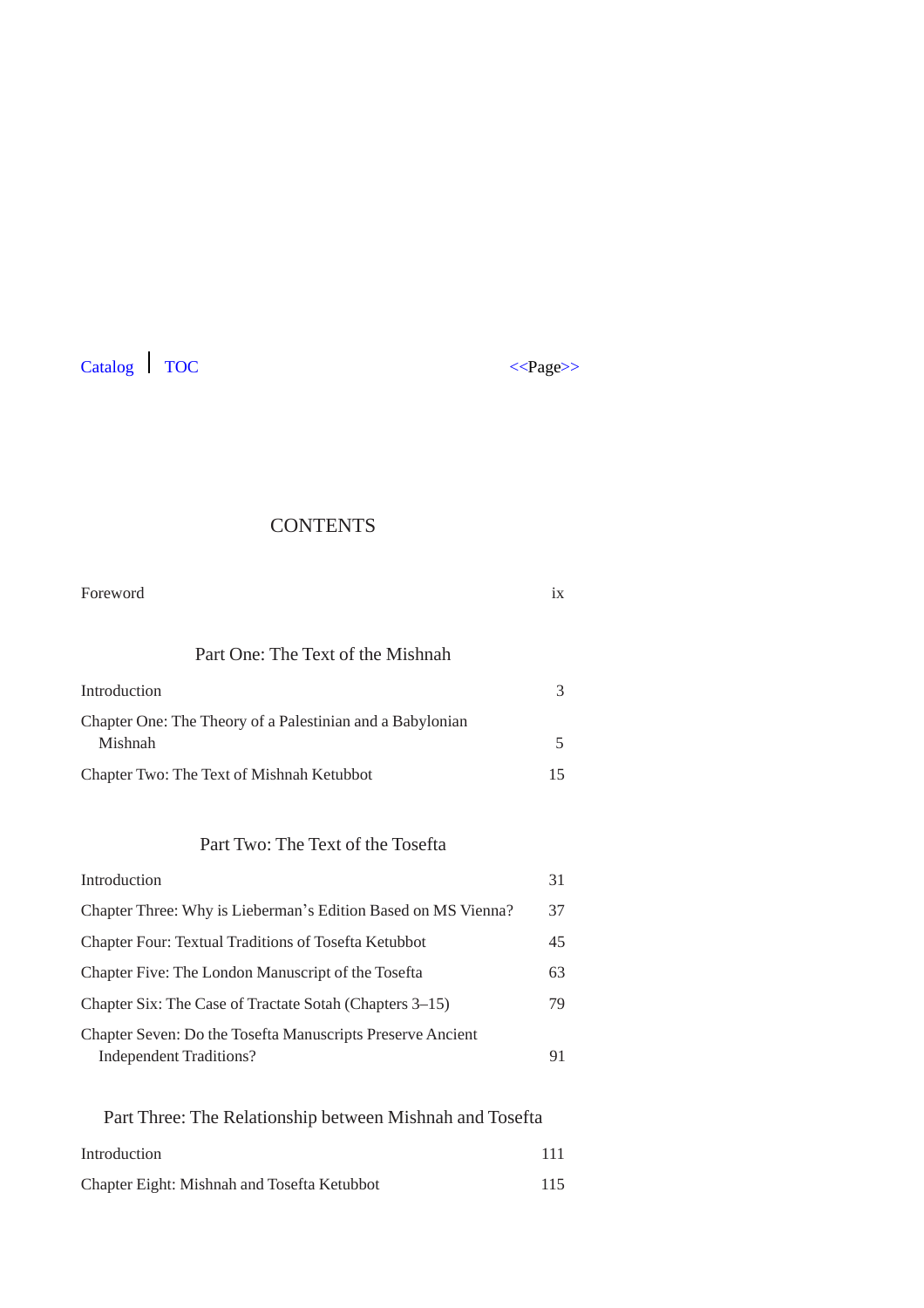

| <b>Chapter Nine: Some Examples from Other Tractates</b> | 141 |
|---------------------------------------------------------|-----|
| Afterword: Editing Classical Rabbinic Literature        | 155 |
| <b>Bibliography</b>                                     | 165 |
| Index of Talmudic Sources                               | 171 |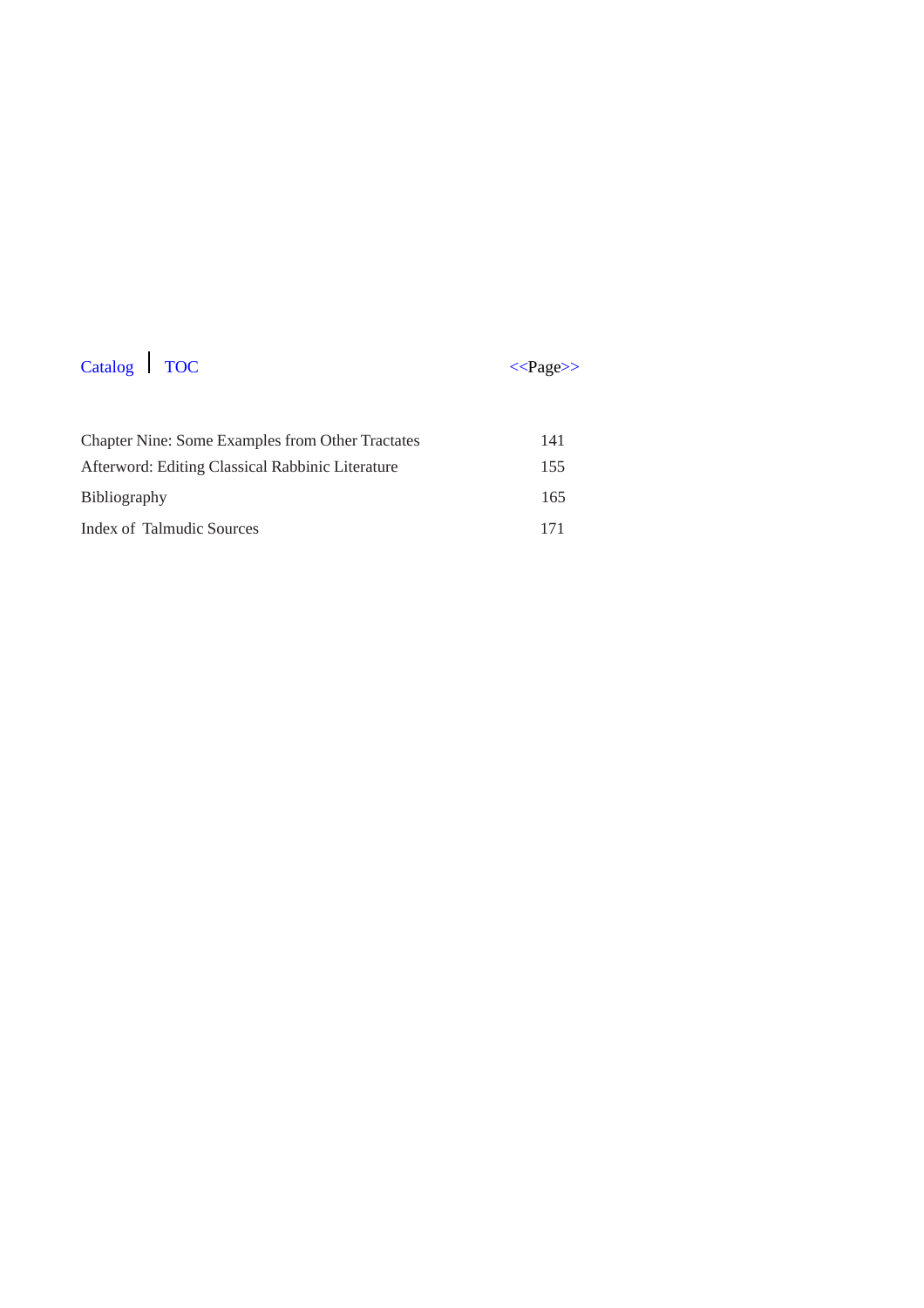### FOREWORD

This book is one which I never intended to write. It grew out of my longstanding interest in tractate Ketubbot of the Babylonian Talmud, on which I have been writing a commentary for years, and of two sabbaticals which I spent as a visiting professor at Yale University in the academic years 2005–2006 and 2011–2012. During the first of these visits I taught a course on tannaitic literature which led me to the decision that I needed to write a separate study of Mishnah and Tosefta Ketubbot and not attempt to incorporate what I had to say about these works in my commentary on the Babylonian Talmud of the tractate as I had originally intended. Much of my second visit was devoted to working on that book, a detailed study to be published in Hebrew, but a number of conversations with my friend and colleague Hindy Najman led me to think seriously about presenting some of my results in English. I did not want, however, to simply publish an English translation of the Hebrew book, especially since many of the discussions it contains turn on details and nuances of wording which could only with great difficulty be conveyed in translation, and anyone interested in this sort of detailed commentary should be studying the sources in the original language. On the other hand, if I were to publish a book in English on this subject I wanted it to include topics which were not covered in the Hebrew book. This led me to the current project, which provided the opportunity to tackle in a more systematic way several topics about which I had thought, and sometimes lectured, over a period of years, as well as others which I had barely considered in the past.

This background goes a long way to explaining the nature of the current book, in which tractate Ketubbot plays a disproportionate role. Chapters One, Two, Four and Eight are essentially translations of selected portions of the Hebrew book, with some rearrangement and revision to suit the new framework. Chapters Three, Five, Six, Seven and Nine were written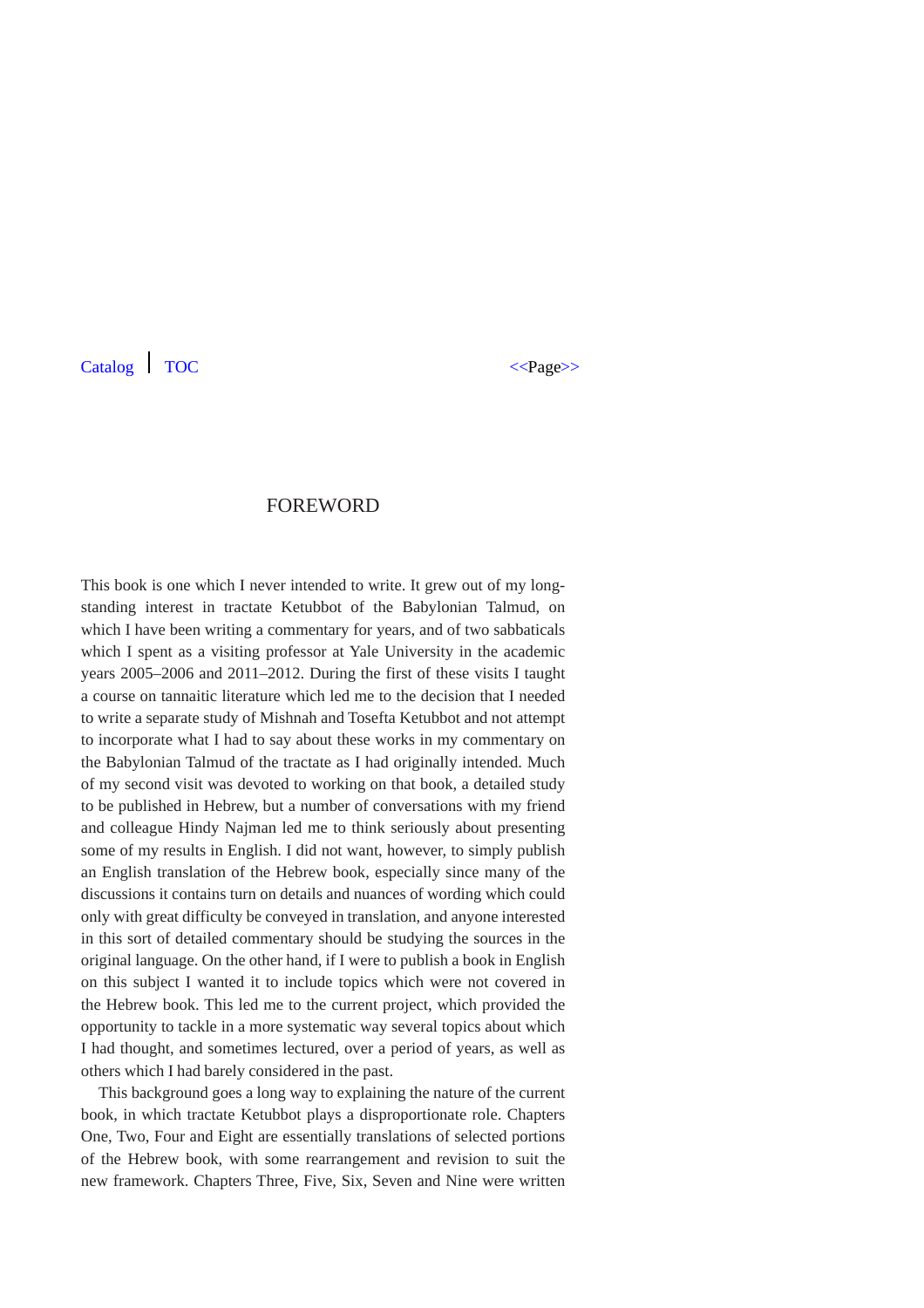#### x *Foreword*

specifically for this book, although I have discussed much of the material included in Chapter Nine on other occasions. In Chapters Five, Six and Seven I took on what I understand to be the major questions with regard to the text of the Tosefta which had not arisen in connection with my work on tractate Ketubbot. I investigated these topics much less thoroughly, and the results presented in these chapters should be considered preliminary; I hope that others will take them up and investigate them more systematically. The Afterword is a revised version of a lecture delivered at the annual meeting of the Society for Biblical Literature in November 2012.

The Hebrew progenitor of this book is dedicated to the memory of Saul Lieberman. Although in the course of this project I found myself disagreeing with him much more often and more seriously than I had expected, I have only the greatest respect both for his scholarship and for his qualities as a human being. I had the privilege of getting to know him slightly towards the end of his life, and our few conversations made a lasting impression on me. One of his most outstanding qualities was his absolute dedication to the truth and a corresponding openness to correction; he once said to me something like the following: The best thing of all would be never to make mistakes, but that is reserved for angels; the next best thing is to discover and correct one's own mistakes; the next best is to be happy when someone else corrects one's mistakes. It is in this spirit that I allow myself to argue against his positions on numerous topics; I hope that if he were alive he would have found at least some of my arguments convincing, and I am sure that if he did they would have made him happy.

I would like to thank the friends who have contributed to this book in various ways, beginning with my colleagues at Yale who provided such a congenial home during my visits. In addition to Hindy Najman, who played such a large role in my decision to write this book, I am particularly grateful to Steven Fraade and to Christine Hayes for stimulating conversations and for their advice and encouragement. I would also like to thank Chaim Milikowsky, who introduced me many years ago to the scholarly literature on textual criticism and who was kind enough to read a draft of the book and give me the benefit of his advice; my friends and colleagues David Kazhdan, Leib Moscovitz and Daniel Schwartz, whose comments on my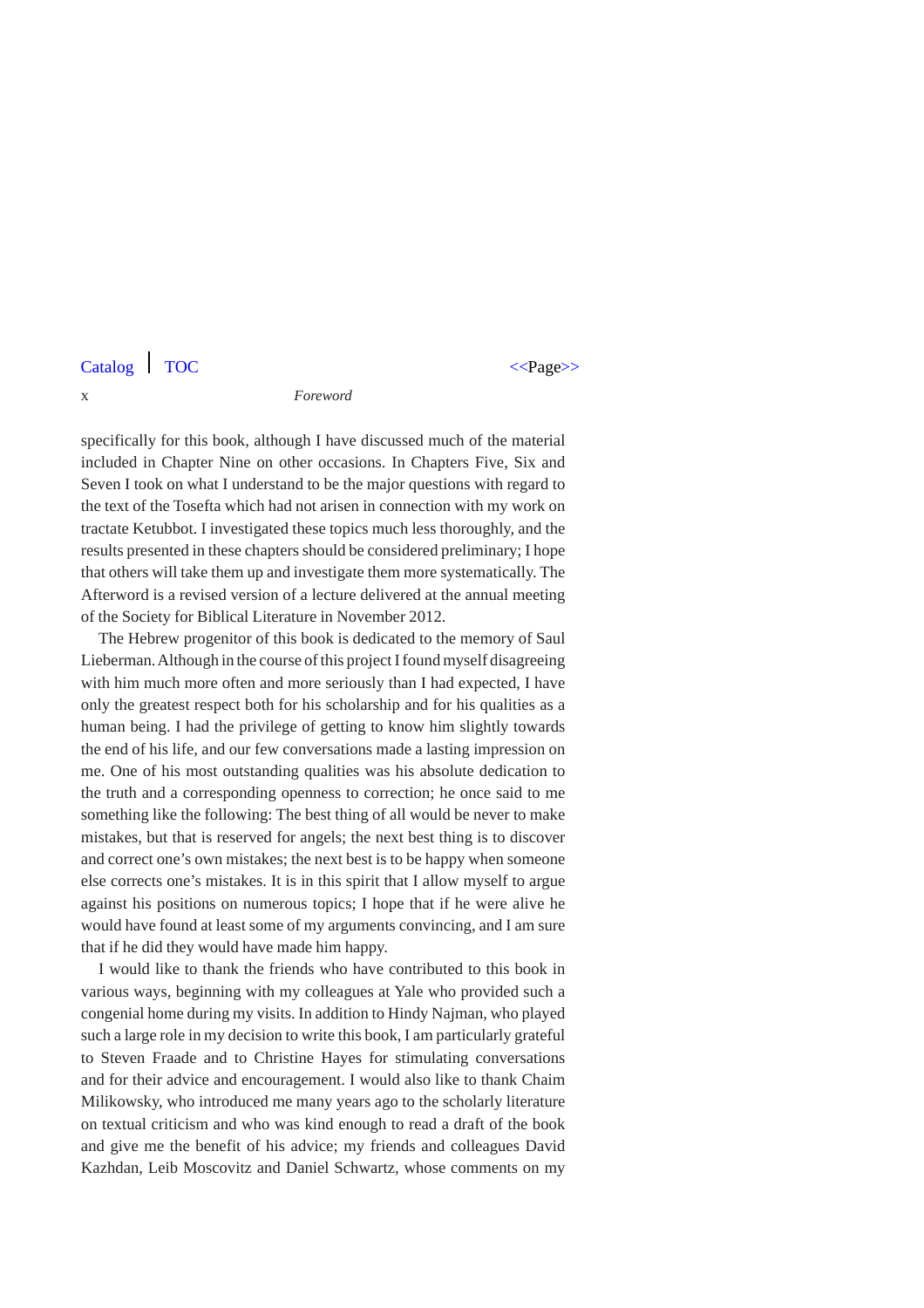## INTRODUCTION

A concern with competing textual traditions of the Mishnah goes back even farther than its "official" publication, as demonstrated by a number of reports in both the Palestinian and the Babylonian Talmuds, and comparisons of various texts of the Mishnah have featured prominently in modern scholarship on classical rabbinic literature since its inception 150 years ago. In recent decades there has been a growing emphasis on a bifurcation of the textual tradition between manuscripts that contain the Mishnah alone, which are said to represent a "Palestinian" tradition, and witnesses that contain the Babylonian Talmud and the Mishnah, which are said to represent a "Babylonian" tradition. Although this distinction is important, its injudicious application is accompanied by several pitfalls, which I discuss in Chapter One. In Chapter Two I present some of the central results of my detailed investigation of the Mishnah of tractate Ketubbot with regard both to these two branches of the tradition and to other important textual phenomena.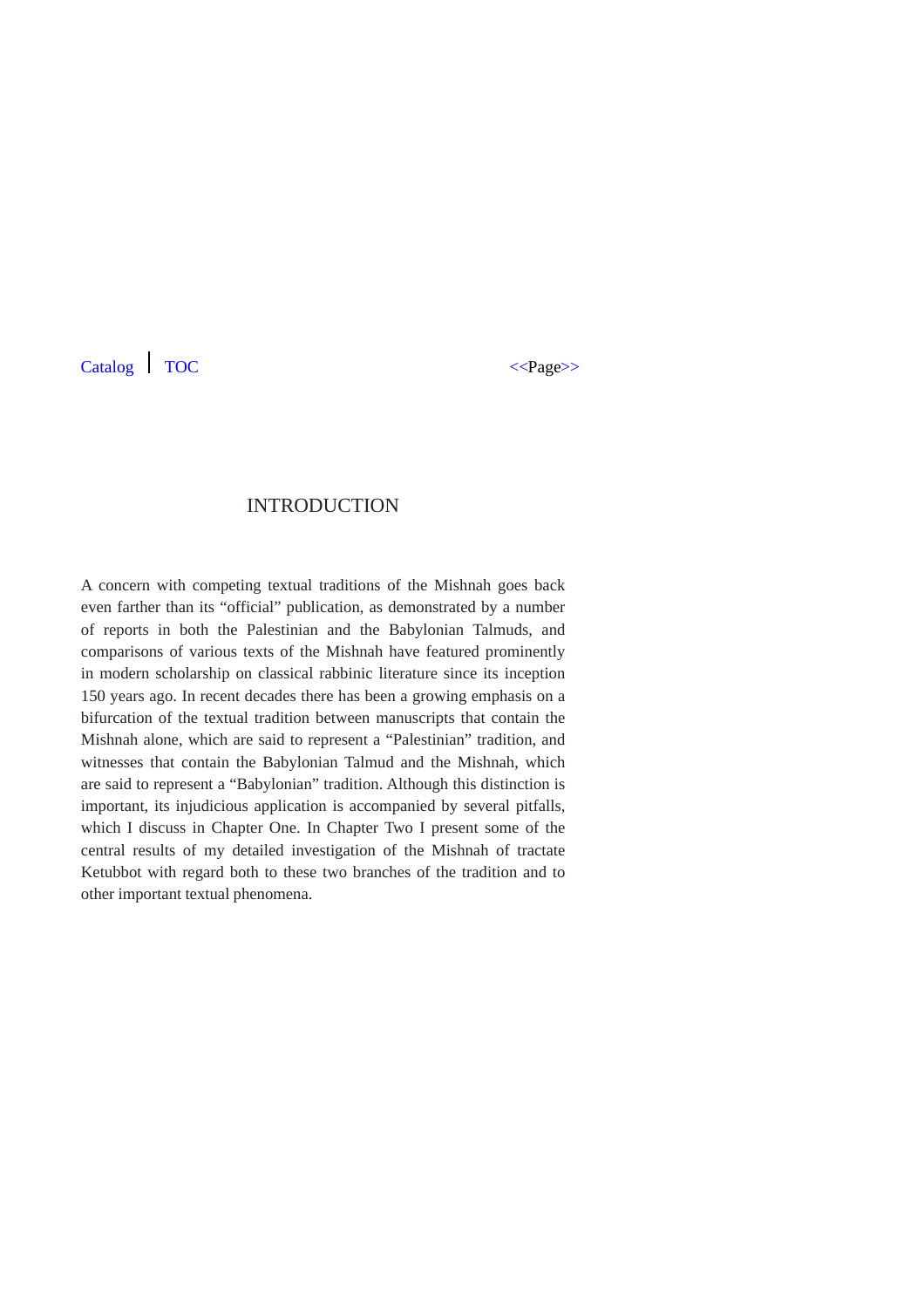## INTRODUCTION

Remarkably little scholarly work has been done to date on the textual traditions of the Tosefta, beyond consideration of individual passages.<sup>1</sup> Aside from a few dozen Genizah fragments, there are only four direct witnesses: the editio princeps; the nearly complete Vienna manuscript; the Erfurt manuscript, which breaks off at the beginning of the fifth order, Kodashim; and the London manuscript, which includes only the order of Mo'ed and the single tractate Ḥullin.2 Zuckermandel, who published an edition of the Tosefta based primarily on MS Erfurt in the late 19th century, was unsurprisingly enthusiastic about the contribution made by this manuscript to the text of the Tosefta. Lieberman, when he began work on his monumental although incomplete edition of the Tosefta in the mid-20th century, chose MS Vienna as his base text for reasons which will be discussed in Chapter Three. What is obvious to anyone who examines even a small sample of text is that of the three largest witnesses MS Vienna and the editio princeps are very close relatives, as against MS Erfurt which displays numerous and often substantial differences from them. Lieberman discussed the individual readings presented by these two branches of the tradition on thousands of occasions but never discussed their relationship in a comprehensive and detailed fashion; he probably intended to include such a discussion in the introduction which he planned to write after completing his edition. He did assert on several occasions that the readings of MS Erfurt were frequently emended on the basis of parallels in the Babylonian Talmud, while on other occasions he suggested that at times MS Vienna and MS Erfurt might preserve independent ancient traditions of the Tosefta

<sup>1</sup> As remarked upon by Schremer, "Tosefta Tradition," p. 11.

<sup>2</sup> For full details of the major manuscripts see Sussmann, *Catalogue*, pp. 5-6, 126, 653. For the fragmentary witnesses see the index volume of this catalogue, pp. 179-183.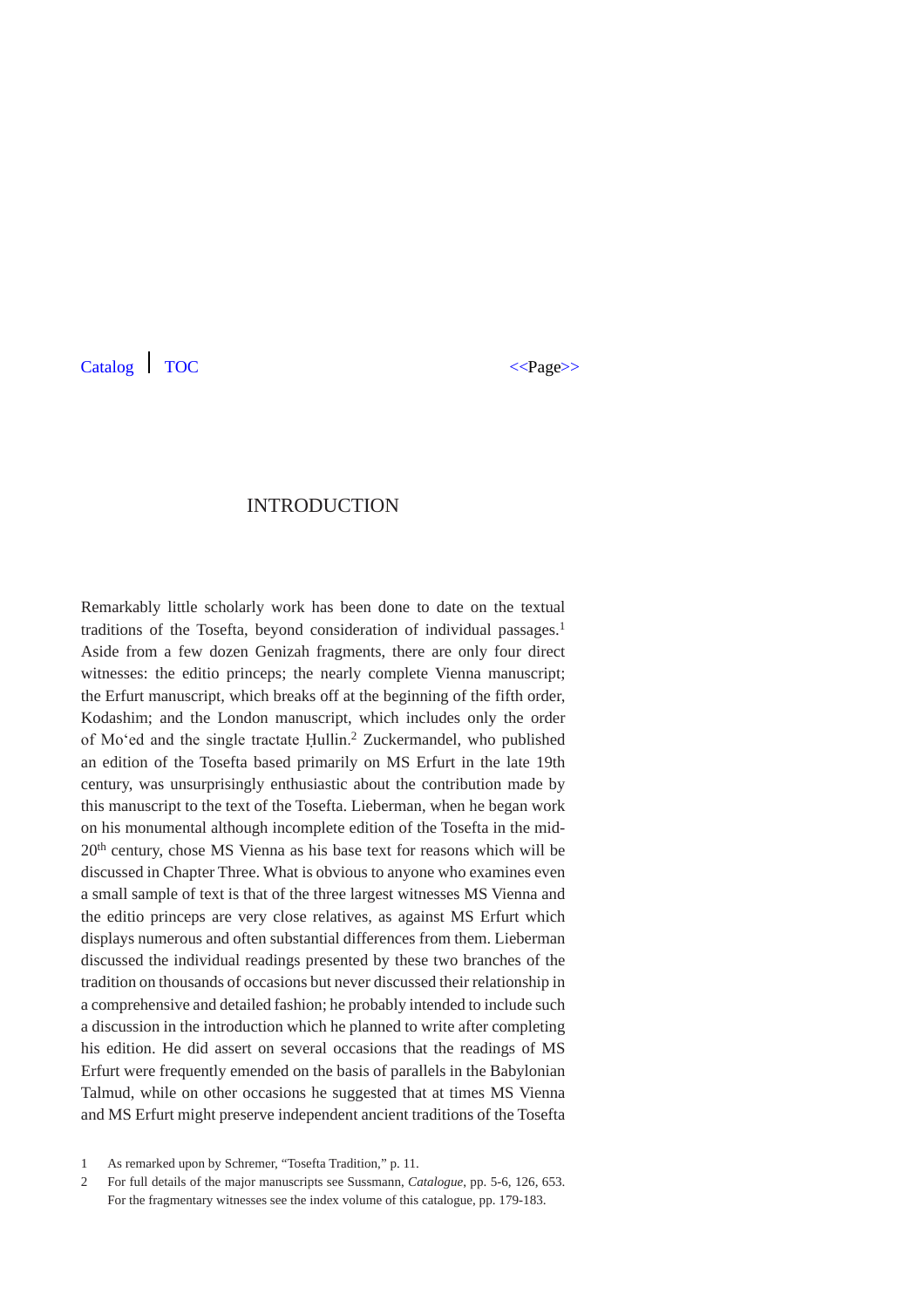#### 32 *Introduction*

text (a claim we shall consider in Chapter Seven). Later scholars essentially followed Lieberman's suggestions: Friedman and Sussmann, without devoting detailed studies to this topic, tended to disparage MS Erfurt and emphasize what they believed to be its secondary readings and frequent emendations on the basis of the Talmud, while Schremer emphasized Lieberman's assertion that the two manuscripts sometimes preserved independent ancient traditions.<sup>3</sup> In the following chapters I will argue for a quite different picture of the relationship between these witnesses.

The approach which I take in the following chapters depends on the stemmatic method originally developed by scholars of classical literature and only sporadically applied to the study of rabbinic literature of various periods; I will take this opportunity to describe the essentials of this method as concisely as possible.4 The aims of the method are: first, to reconstruct the familial relationships which link the extant textual witnesses, generally presented in the form of a stemma or family tree; and second, to utilize the knowledge acquired about the relationships between the witnesses in order to assess their readings in a controlled fashion and approach as closely as possible the source underlying the various witnesses, which may or may not be identical with the original version of the work in question. The technique employed is to identify secondary readings which are shared by two or more witnesses, and which are considered unlikely to have occurred independently in several witnesses or to have been corrected by conjecture. Such errors are then assumed to reflect the fact that the witnesses in question derive from a common ancestor which already exhibited them, whether or not this putative ancestor has survived. In order for the method to be applied in its purest form, the textual tradition in question must fulfill certain conditions: it must have begun with a single original (excluding, for

- 3 See: Sussmann, "Ashkenazi Manuscript," pp. 161-163 (discussed by Schremer, "Tosefta Tradition," pp. 14-15); Friedman, *Tosefta Atiqta*, pp. 79-86. Chapter Seven below is devoted to an analysis of Schremer's article.
- 4 An elegant pseudo-mathematical presentation of the essentials is Maas, *Textual Criticism*; a more approachable treatment, which also deals to a greater extent with the complications frequently encountered in practice, is West, *Textual Criticism*. There is a vast literature dealing with various aspects of this method; we may mention Timpanaro, *Genesis*, with an extensive bibliography.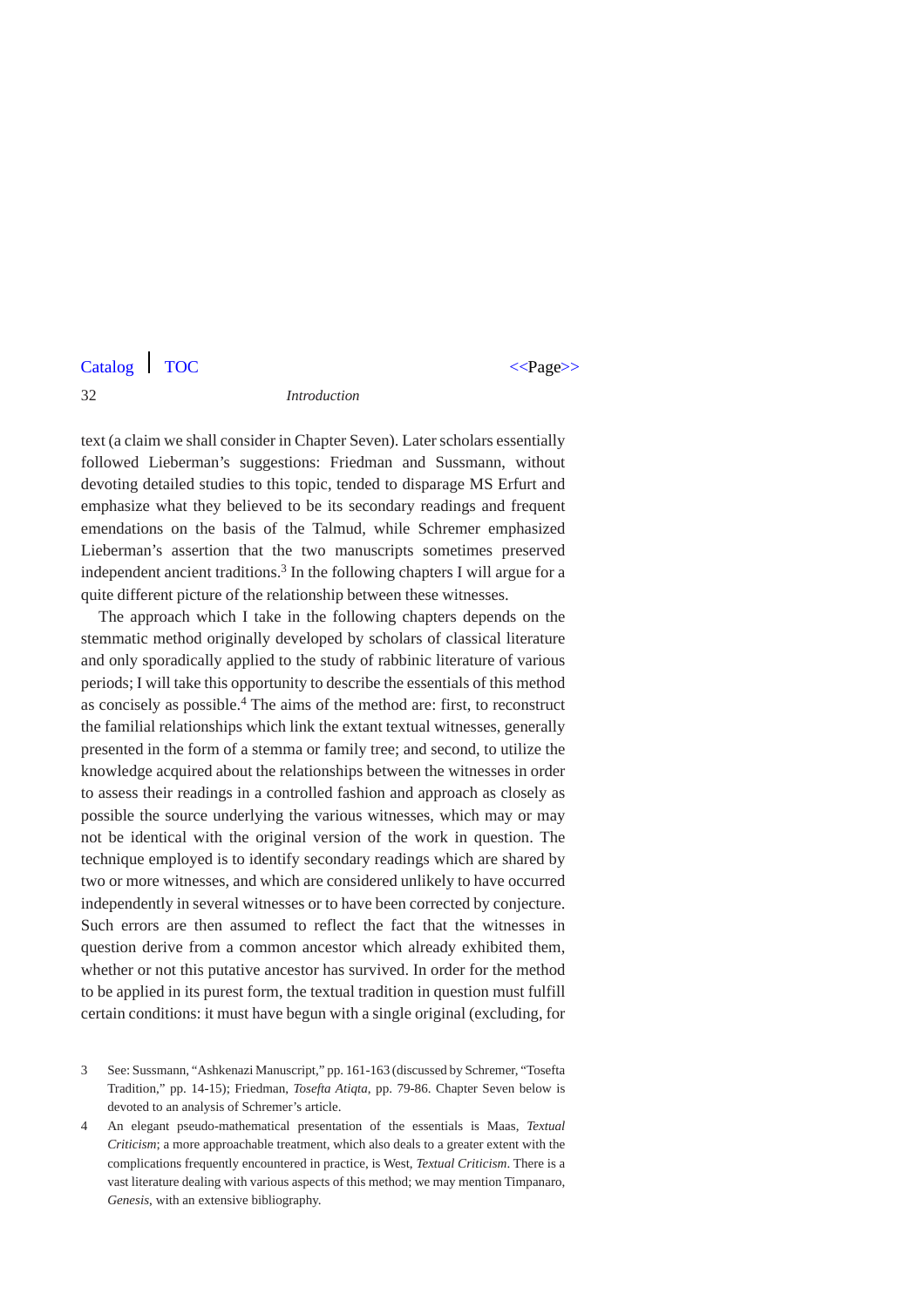## INTRODUCTION

The issue of the relationship between Mishnah and Tosefta has occupied Jewish scholarship at least since the time of Sherira Gaon, who was asked by the scholars of Kairouan "and as for the Tosefta, which we have heard that R. Ḥiyya wrote, was it written after the Mishnah or at the same time, and what (reason) did R. Ḥiyya see to write it? If (he did so) in order to add things which explain the topics of the Mishnah, why did Rabbi (Judah the Patriarch) not write them, when they are related in the name of the sages of the Mishnah?" The Gaon replied: "and as for the Tosefta, certainly R. Ḥiyya composed it, but we are not sure whether in Rabbi's days or after him, but undoubtedly the Tosefta was composed after the laws of our Mishnah were composed, and it is clear from the words of the Tosefta that they are after our Mishnah and are taught concerning it."1 I do not intend to deal with the question of the identity of the Tosefta's redactor or redactors; for our purposes the crucial point is Sherira's confident assertion that the Tosefta was redacted after the Mishnah because it is clear from the words of the Tosefta itself that they "are after our Mishnah and are taught concerning it"; in other words, he characterized the Tosefta as a response to the Mishnah.

This aspect of the Tosefta's character was again emphasized in the early years of modern Jewish scholarship by Zechariah Frankel, who described the Tosefta as composed of three types of material: (1) "the Tosefta comes to complete the Mishnah if one of its parts is missing"; (2) "the Tosefta is sometimes connected internally to the Mishnah, as a sort of commentary on the earlier part"; (3) "the Tosefta brings disputes which were not mentioned in the Mishnah."2 This description emphasizes the ways in which the Tosefta functions as a sort of expansion of the Mishnah, whether by raising topics

<sup>1</sup> Lewin, *Sherira*, pp. 6, 34.

<sup>2</sup> Frankel, *Darkhei ha-Mishnah*, pp. 322-325, cited by Epstein, *Mevo'ot*, p. 246 and by Friedman, *Tosefta Atiqta*, p. 16.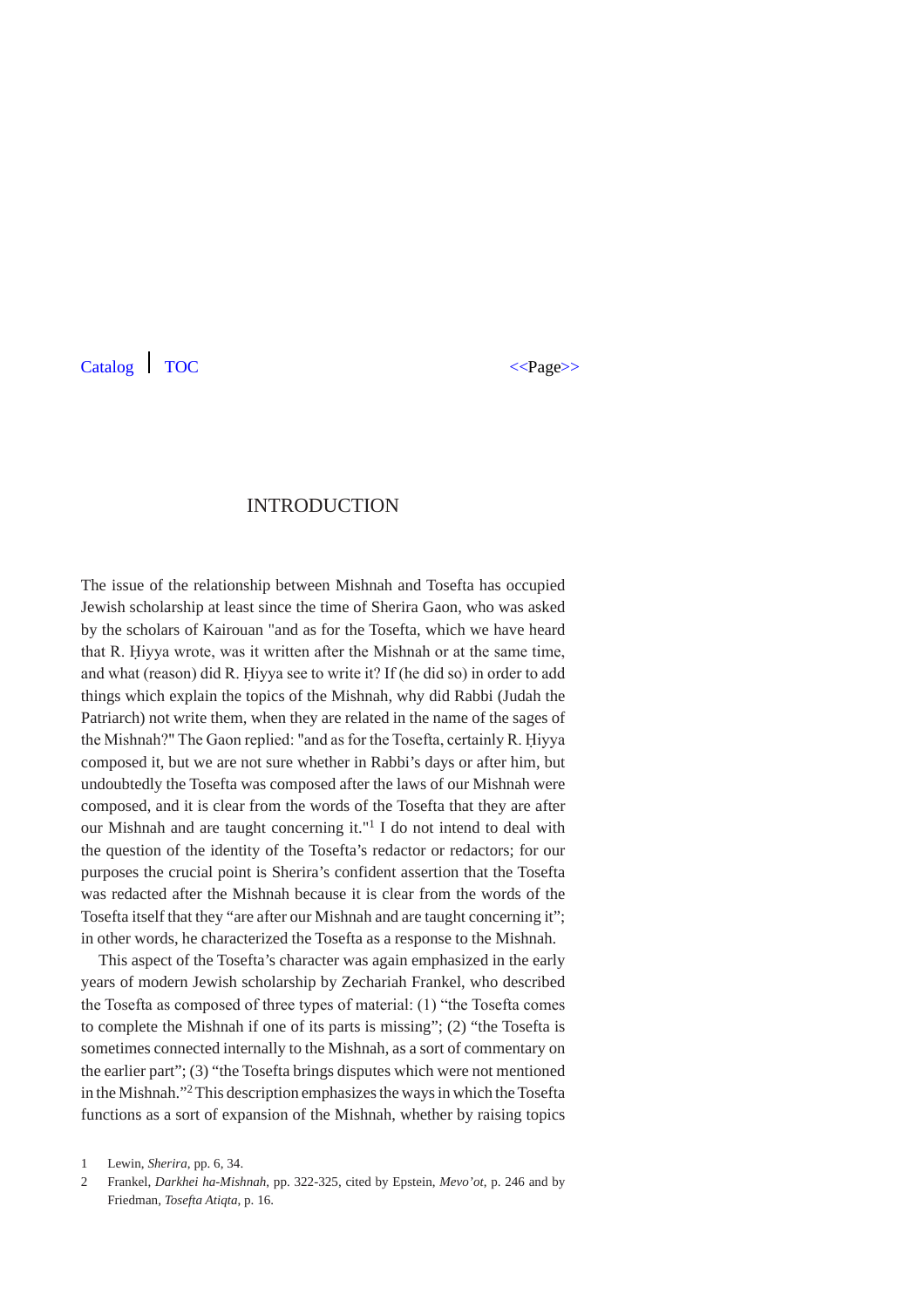#### 112 *Introduction*

which were not discussed in the Mishnah or citing opinions not mentioned in it, or by serving as "a sort of commentary." Despite this it is fairly clear that in the cases included in category (3), and in at least some of the cases included in category (1), the Tosefta utilizes materials which antedate the redaction of the Mishnah, and only in cases belonging to category (2) is it reasonable to assume – at least prima facie – that the Tosefta materials were created after the Mishnah and in response to it.

I will not survey the many theories which were proposed in the century following the publication of Frankel's pioneering work, since others have already done so in comprehensive fashion; but I may summarize by saying that almost everyone who dealt with the topic of Mishnah-Tosefta relations during this period emphasized the characterization of the Tosefta as dependent on the Mishnah and supplementing it, although many of them also mentioned aspects of the preservation of ancient material in the Tosefta and even cases in which particular passages in the Mishnah appear to reflect reworking (and especially abridgment) of parallel passages preserved in the Tosefta<sup>3</sup>

In the last several decades there has been a shift in the trend of research in this area: scholars are more and more inclined to emphasize those cases in which one may conjecture that the Tosefta preserves ancient materials and these or something similar were the sources of corresponding passages in the Mishnah, although most of them agree that there are also cases in which the Tosefta responds to the Mishnah, and when we consider the two works as redacted wholes, the Tosefta is later than the Mishnah.

So, for example, Shamma Friedman offers the following tripartite characterization in lieu of Frankel's:<sup>4</sup>

1. The Tosefta responds to a law included in the Mishnah, which it explicates or broadens ("literary dependence").

2. The Tosefta transmits an independent law which is lacking in the

<sup>3</sup> See the extensive survey in Friedman, *Tosefta Atiqta*, pp. 15-63, and the brief summary in Houtman, *Mishnah and Tosefta*, pp. 7-19.

<sup>4</sup> Friedman, ibid., pp. 10-11.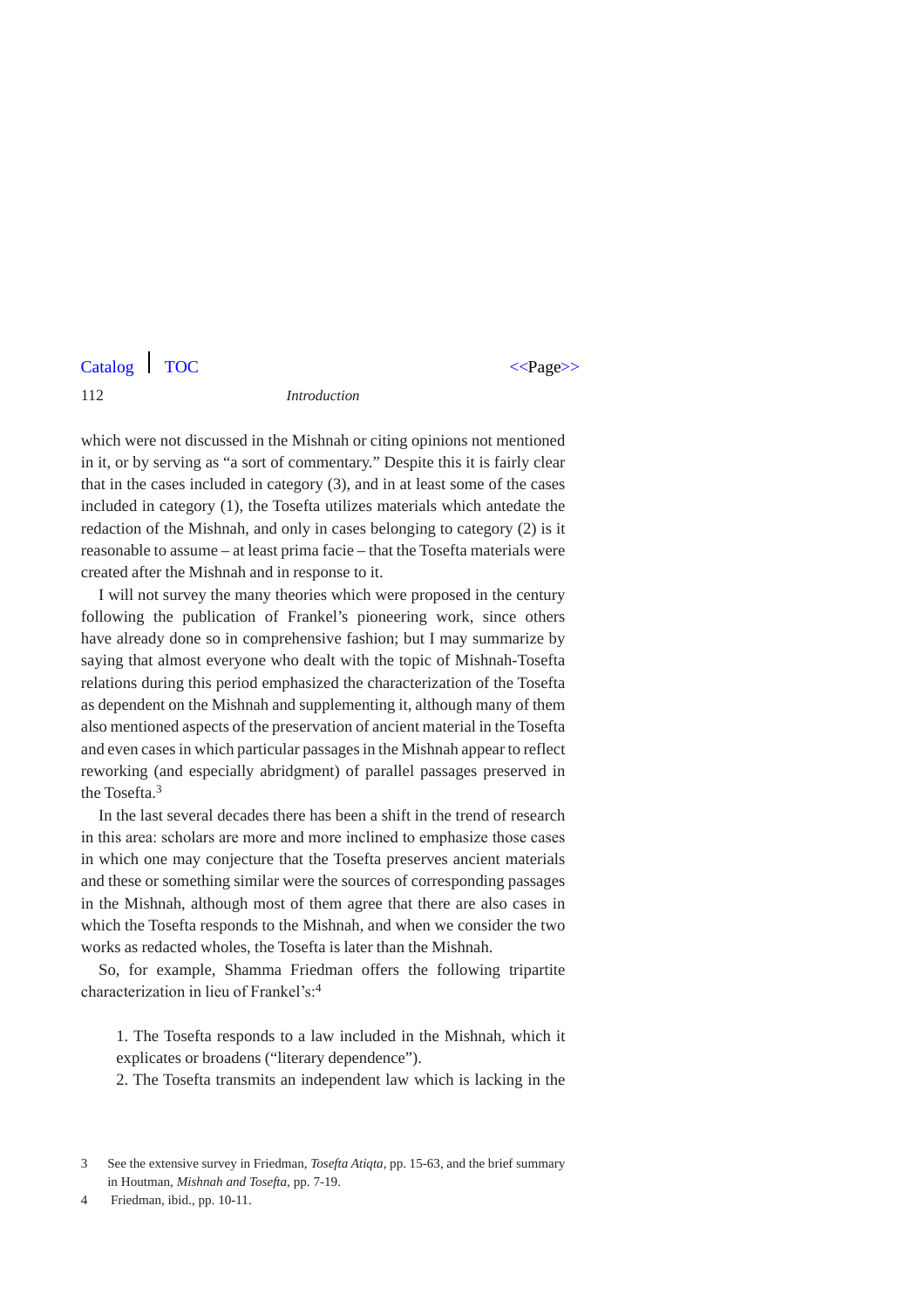

# INDEX OF TALMUDIC SOURCES

| <b>MISHNAH</b>      | Megillah             |  |
|---------------------|----------------------|--|
|                     | 4:10 141-143         |  |
| Berachot            |                      |  |
| 5:9 10              | Hagigah              |  |
|                     | $3:4$ 77             |  |
| Shabbat             | $3:6$ 77             |  |
| $2:6$ 128           |                      |  |
| $16:5$ 65           | Yevamot              |  |
|                     | $2:9$ 99             |  |
| Pesahim             |                      |  |
| $1:6$ 72            | Ketubbot             |  |
| $2:8$ 143-145       | $1:1$ 15-16          |  |
| $5:3$ 73            | $1:2$ 22             |  |
| $10:1$ 151          | $1:3$ 55             |  |
| $10: 2 - 7$ 150-153 | $1:5$ 16             |  |
| Shekalim            | $1: 6-2:2$ 119       |  |
| $1:5$ 9             | $2:4$ 16-17          |  |
| $2:5$ 10-11         | $2:6-8$ 134-138      |  |
| $2:6$ 9             | $3:2$ 122            |  |
|                     | $3:3$ 18             |  |
| Yoma                | $3:4-5$ 118          |  |
| $2:2$ 143           | $3:6$ 17-18          |  |
| $5:4$ 69            | $4:4$ 122-123        |  |
| $5:7$ 71            | $4:6$ 120            |  |
|                     | $4:7-12$ 119         |  |
| Besah               | $4:7$ 22             |  |
| $5:2$ 99            | 4: 10 18-19, 52, 120 |  |